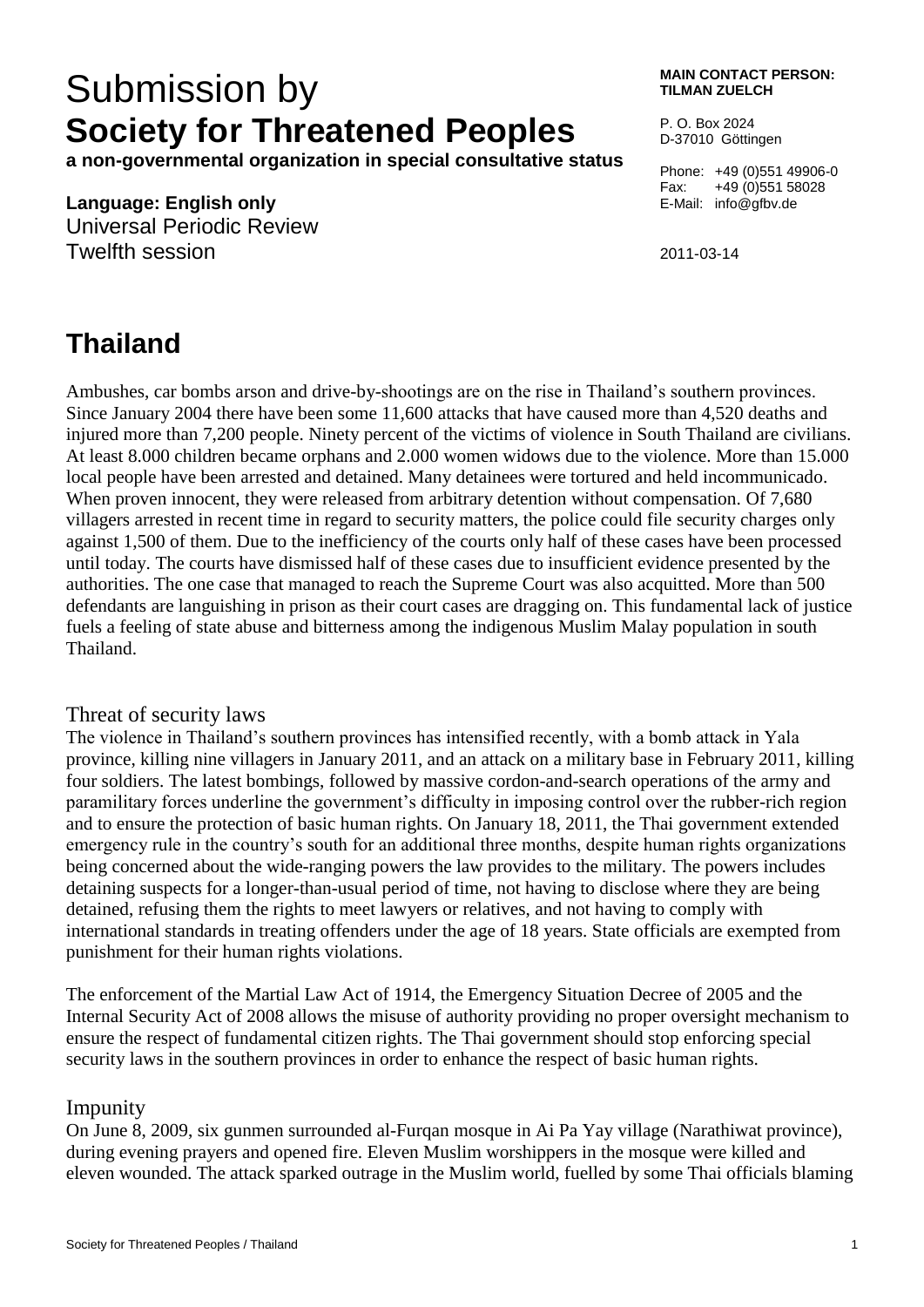Muslim insurgents for the murders. In January 2010, Thai authorities had to acknowledge that the massacre was committed by a former ranger. The presumed leader of the attack, the Buddhist Sutthirak Kongsuwan, turned himself to the police on January 14. Four other alleged accomplices remain at large. All of the men involved in the attack had received some military training.

Tensions in southern Thailand were running high in May 2009 after a broadly contested ruling of Songkhla Provincial Court on May 29th, 2009, clearing all security officials from any wrongdoing at the Tak Bai massacre in September 2004, when 78 unarmed Malay Muslim demonstrators died from suffocation. The verdict ignored the fact that protestors were stacked on top of one another in the military vehicles. Human rights lawyers have submitted a petition to the Bangkok Criminal Court on behalf of the relatives of the massacre victims claiming that the verdict was "unjust and violated the constitution". It is not the first time that impunity prevails after Thai security forces committed massacres, extra-legal executions and torture in southern Thailand. On April 28th, 2004, in the "Krue Se" incident 106 Malay Muslims died in clashes with security forces. Of these, 19 were killed at Saba Yoi district (Songkhla province) and 31 died when security forces stormed the Krue Se mosque (Pattani province). Despite launching a judicial inquest for the Krue Se incident, the prosecutors decided not to file a lawsuit against five police officers and a soldier involved in the violent deaths. No explanation was given why no security officials were taken to court.

The Muslim Attorney Center has found no cases in which state officials have been prosecuted for violating human rights. But it should be pointed out that civilians have filed more than 400 cases concerning violations of human rights.

#### Rising violence against civilians

Insurgents are committing violence against civilians to scare Buddhist Thais away and to punish citizens they deem to be cooperating or collaborating with the authorities. Furthermore by deliberately targeting civilians on a regular basis they intend to keep ethnic Muslim Malays under control and discredit Thai security forces which by heavy-handed reprisal attacks on civilians are committing new human rights violations.

### Military abuses of civilians

Arbitrary arrests, disappearances, brutal search missions affecting whole villages and areas, internment in special security camps, extra-legal executions and massacres are commonplace in south Thailand. Systematic torture in counter-insurgency efforts has been documented by local and international human rights organizations. The Muslim Attorney Center in Yala has documented 77 cases of torture by April 2008.

Since 2004 more than 15,000 civilians have been arrested under the suspicion to support "terrorism". Military round-ups of young Muslim men frequently have been reported by witnesses. Thousands have been held for months under inhumane conditions in secret army camps, isolated from their families and were denied any personal contacts. Many people arrested under false accusations reported about intimidation, torture and personal threats by security personnel. Others reported about arbitrary arrests of family members to strengthen the pressure on the detainees to "confess" or to disclose their personal contacts with friends.

Since the beginning of the conflict almost 1,000 cases of human rights violations have been submitted to the Muslim Attorney Center by civilians. The Center receives an average 20 complaints a week and has been handling 300 cases between January and June 2009, some 100 of these cases were taken to court.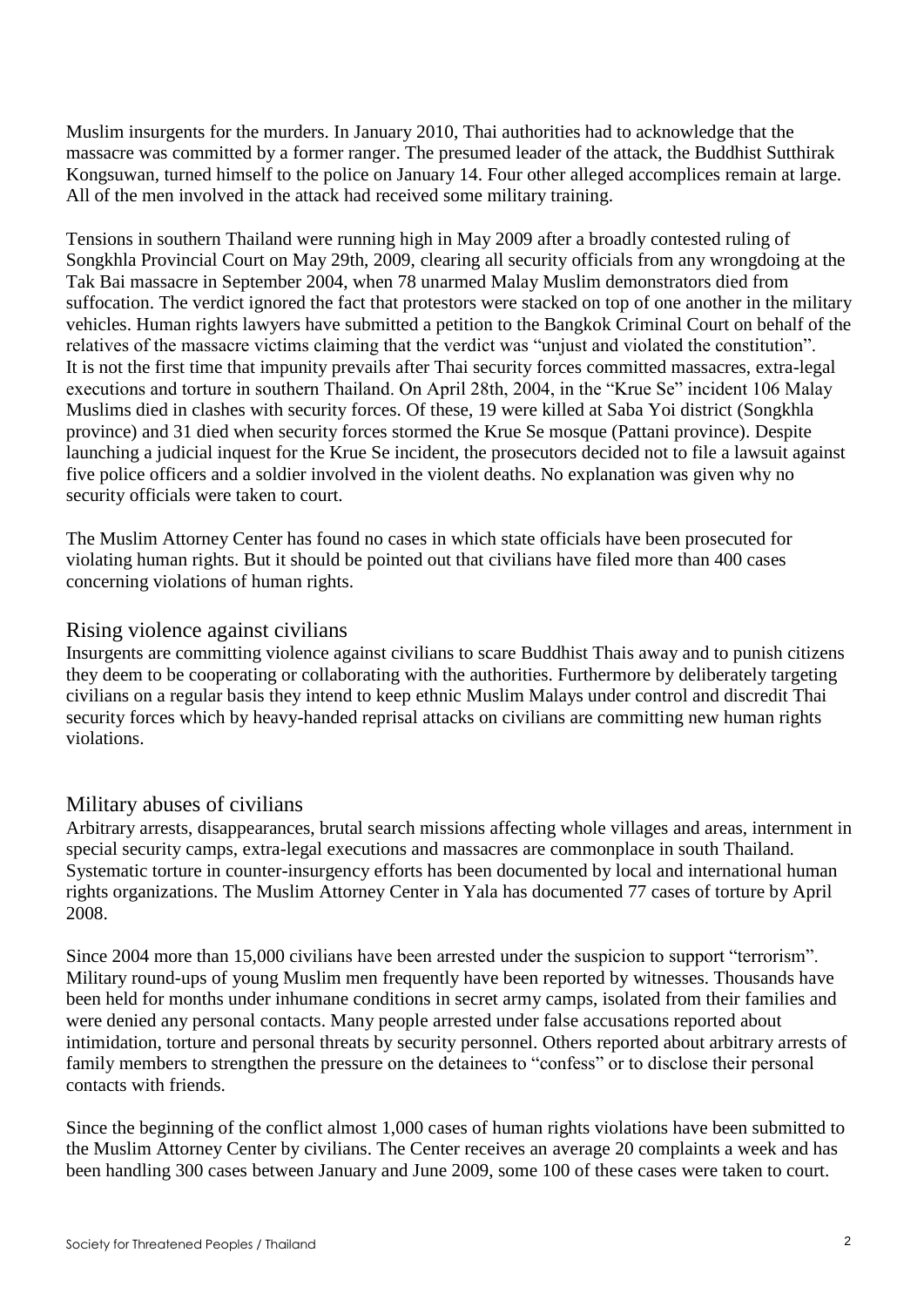Human rights violations were facilitated by the Martial Law Act, the Emergency Decree and a general atmosphere of impunity. The Martial Law Act was imposed in January 2004 for all regions of Narathiwat, Pattani, Yala province and for four districts of Songkhla province. The Emergency Decree initially was introduced for the same area in July 2005 and repeatedly renewed at three-month intervals since then.

Since 2004, courts have dismissed more than 70 percent of cases related to violations of the Martial Law Act or the Emergency Decree in southern Thailand. Each judicial case generally takes at least two years for the court to come up with a ruling. In cases involving people who are suspected to support "terrorism", they hardly ever are granted bail. Regularly, these cases are taking at least four to five years to be ruled by the Appeals Court and the Supreme Court.

The military claimed steadily that violent incidents have declined in recent times in south Thailand due to the army's "hearts and minds" campaign. But witnesses on the ground reported that these figures are not reliable due to attempts by soldiers to intimidate civilians or to offer them money if they refrain from filing human rights violations.

#### Threats against human rights defenders

On February 8, 2009, about 20 soldiers and police raided the office of the Working Group for Peace and Justice (WGPJ) in Pattani province. They searched the office for three hours, went through data in the computers and files, interrogated volunteers and intimidated personnel. WGPJ is an internationally respected nongovernmental organization that reports on human rights abuses in south Thailand.

Since the beginning of armed conflict a number of human rights defenders have been interrogated, arrested and tortured by security forces. Some of them "disappeared". Their fate is still unknown. None of these cases have been sufficiently investigated by the authorities and none of the perpetrators of these human rights violations have been brought to justice.

### Civil defence forces are inciting tensions and violence

As violence has escalated, one response has been the rise of civil defence organisations and village protection units to boost security. But it has triggered concerns over an uncontrolled proliferation of weapons that adds to a climate of mistrust between Thai Buddhist and Muslim communities. At least 71,000 "volunteers" have been armed by the security forces: 47,400 members of "Chor Ror Bor" village Defence teams and 24,700 "Or Ror Bor" volunteers. An additional 30,000 civil militia staff will be trained until the spring of 2010. Experience in other armed conflicts (Darfur, Iraq) has demonstrated the negative impact of arming civilians which usually leads to an uncontrolled spread of firearms and to the loss of any control of power by state authorities. Self defence volunteers are not sufficiently trained and neutral to ensure security for all citizens. Furthermore, some of these civil defence groups in south Thailand have been recruiting child soldiers.

### No priority for peace

Despite repeated announcements of the Prime Minister for a political approach to end the insurgency, the government has made no progress in its attempt to limit the power and influence of the military in the south. The army has succeeded in preventing that the civilian-led Southern Border Provinces Administrative Centre could operate independently from the military's Internal Security Operations Command (ISOC).

Furthermore the army has made pressure not to issue an amnesty law for suspected insurgents or to accept any form of autonomy for the south after politicians proposed more self-rule to effectively end the insurgency. Local human rights groups and civilians are reporting that the soldiers are ignoring concrete